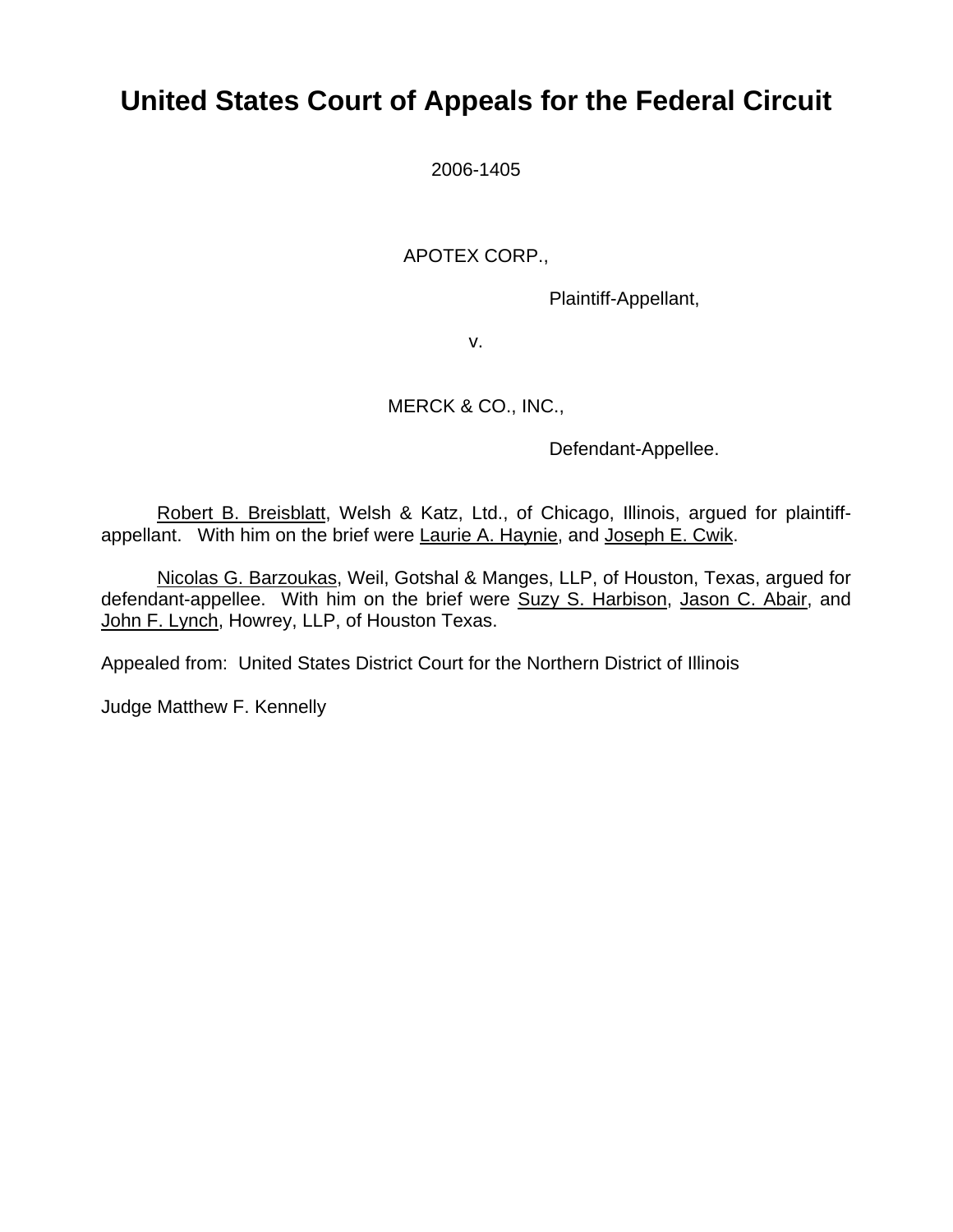# **United States Court of Appeals for the Federal Circuit**

2006-1405

APOTEX CORP.,

Plaintiff-Appellant,

v.

MERCK & CO., INC.,

Defendant-Appellee.

DECIDED: November 16, 2007 \_\_\_\_\_\_\_\_\_\_\_\_\_\_\_\_\_\_\_\_\_\_\_\_\_\_

\_\_\_\_\_\_\_\_\_\_\_\_\_\_\_\_\_\_\_\_\_\_\_\_\_\_

Before NEWMAN, RADER, and PROST, Circuit Judges.

NEWMAN, Circuit Judge.

1

Apotex Corp. appeals the decision of the United States District Court for the Northern District of Illinois<sup>[1](#page-1-0)</sup> granting summary judgment in favor of Merck & Co. in an action by Apotex to set aside a judgment on charges of fraud, pursuant to Federal Rule of Civil Procedure 60(b)(3). Apotex also asserted state law claims against Merck for common law fraud and tortious interference with prospective economic advantage, and sought to compel

<span id="page-1-0"></span><sup>1</sup> Apotex Corp. v. Merck & Co., No. 04 C 7312, 2006 WL 1155954 (N.D. III. April 25, 2006) ("Apotex III").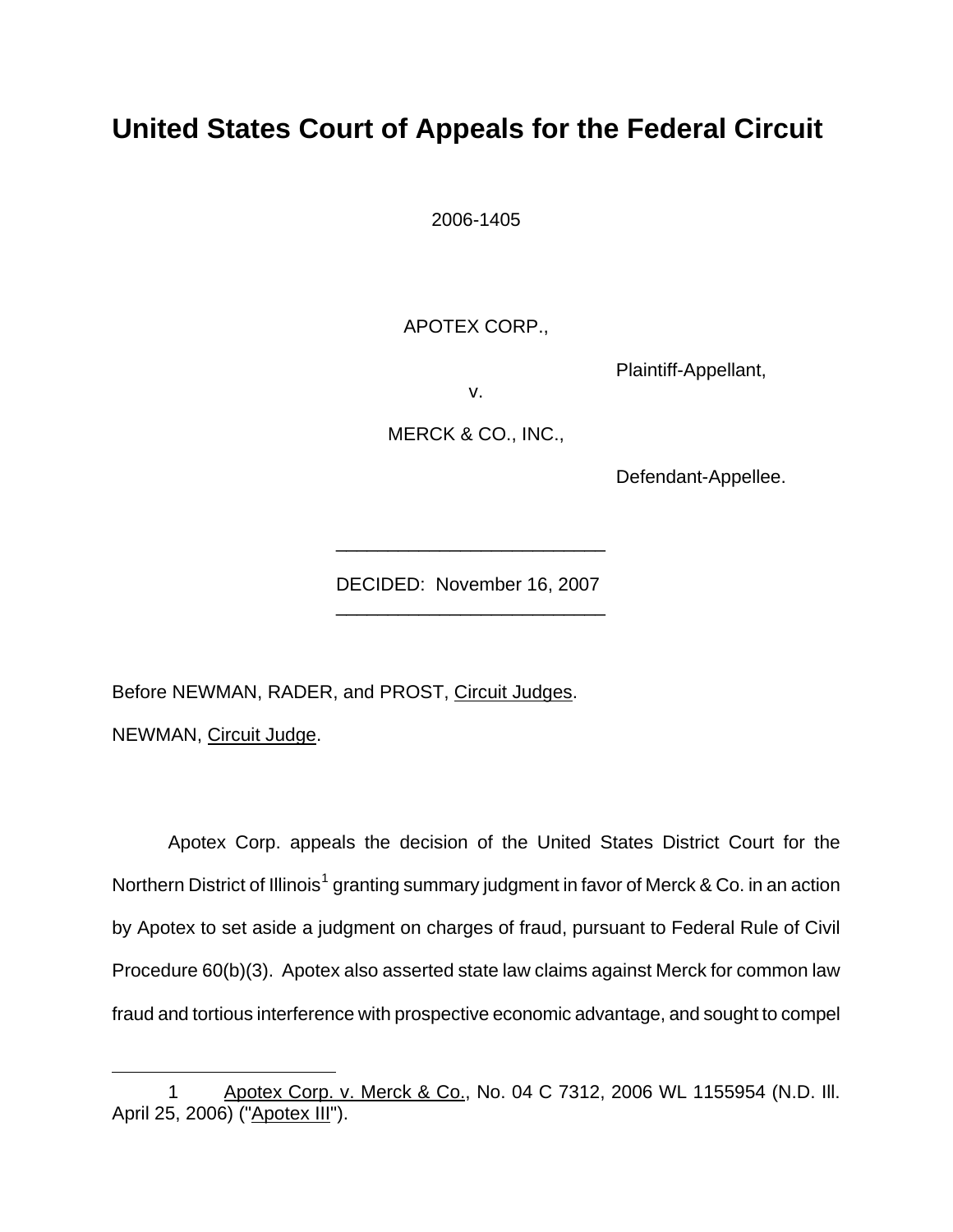discovery pursuant to the crime fraud exception to the attorney-client privilege. The judgment of the district court is affirmed.

#### **BACKGROUND**

In 1996 Apotex filed suit against Merck in the Northern District of Illinois, charging

that Merck's process for formulating and producing tablets of the pharmaceutical compound

enalapril (brand name VASOTEC<sup>®</sup>, used to treat high blood pressure) infringed Apotex's

United States patents No. 5,573,780 and No. 5,690,962. The Apotex process involves the

following steps, as set forth in claim 1 of the '780 patent:

1. A process of manufacture of a pharmaceutical solid composition comprising enalapril sodium, which process comprises the steps of:

(i)(a) mixing enalapril maleate with an alkaline sodium compound and at least one other excipient, adding water sufficient to moisten, and mixing to achieve a wet mass, or

(b) mixing enalapril maleate with at least one excipient other than an alkaline sodium compound, adding a solution of alkaline sodium compound in water, sufficient to moisten and mixing to achieve a wet mass;

 thereby to achieve a reaction without converting the enalapril maleate to a clear solution of enalapril sodium and maleic acid sodium salt in water;

(ii) drying the wet mass, and;

(iii) further processing the dried material into tablets.

The district court ruled in January 2000 that the Apotex patents were invalid under 35

U.S.C.  $$102(q)$ , on the ground that the process had been invented and used by Merck

before Apotex made the invention set forth in the Apotex patents. Apotex Corp. v. Merck &

Co., No. 96 C 7375, 2000 WL 97582 (N.D. Ill. Jan. 25, 2000) (Apotex I). 35 U.S.C. '102(g)

provides that an applicant is not entitled to a patent if "before such person's invention

thereof, the invention was made in this country by another, who had not abandoned,

suppressed, or concealed it." The Federal Circuit affirmed. Apotex USA, Inc. v. Merck &

Co., 254 F.3d 1031 (Fed. Cir. 2001) (Apotex II).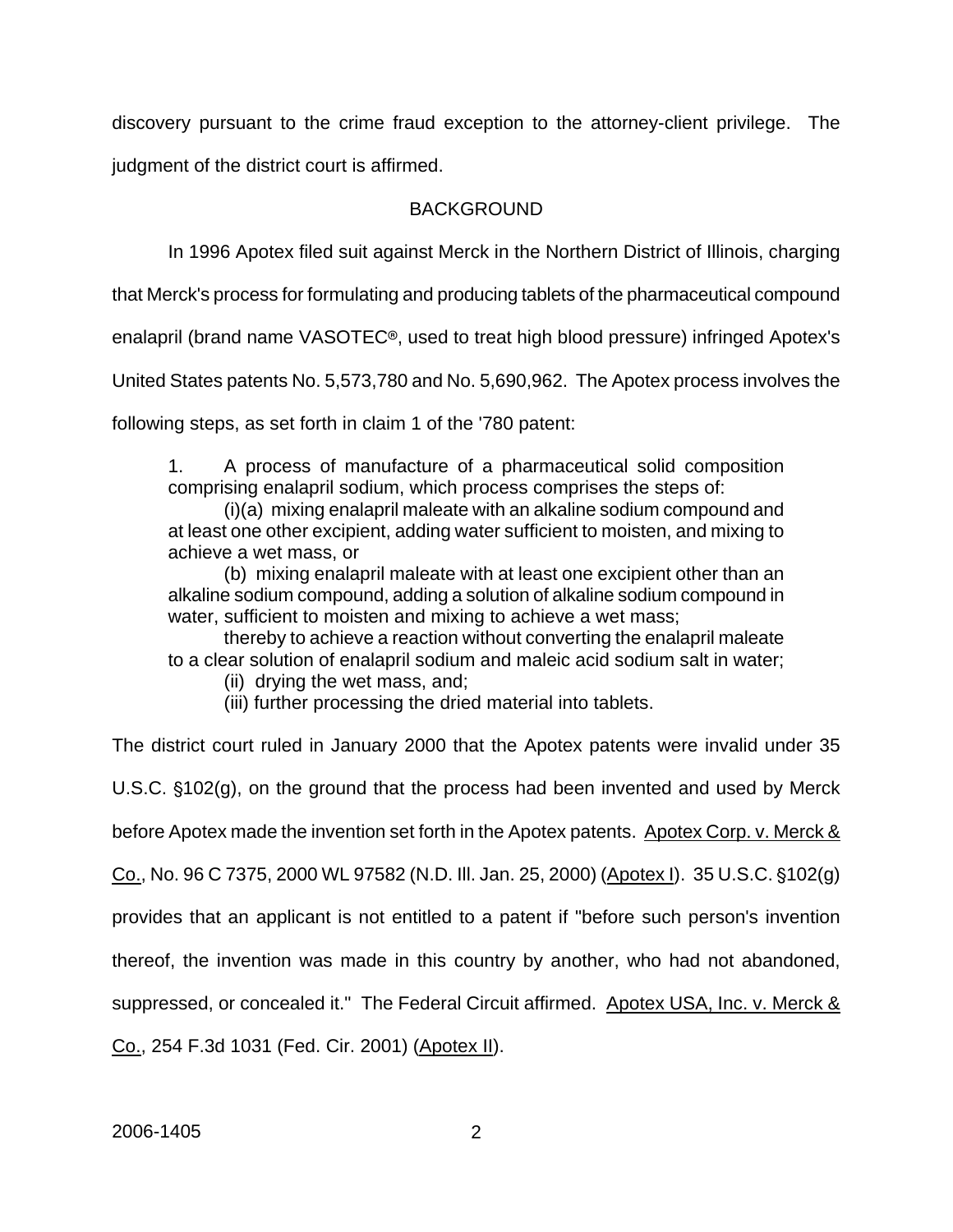In Apotex I and Apotex II it was generally undisputed that Merck had invented and practiced the accused process well before Apotex had done so, but Apotex argued that it was entitled to a patent because Merck had suppressed or concealed the invention and practiced it in secret, and therefore that Merck infringed the Apotex patents. The district court rejected the Apotex argument, finding that the process as practiced by Merck was not suppressed, concealed, or secret. The court found that well before the date that Apotex stated was its invention date, Merck had widely distributed a list of the ingredients in its tableted product. The district court referred to admissions from Apotex witnesses that "any chemist who knew the ingredients and knew that the process involved adding water to the mix would automatically know that a reaction of the enalapril malete occurred." Apotex I, 3000 WL 97582 at \*8. In addition, in 1991 Merck's vice president of marketing, Brian McLeod, narrated a videotape describing the Merck process, presented during the trial of a lawsuit in Canada in which Merck and its Canadian subsidiary had sued Apotex's Canadian affiliate for infringing Merck's Canadian patent on enalapril. The Federal Circuit affirmed the district court's ruling that the Apotex patents were invalid based on prior invention by another, deeming the narration at the Canadian trial to be a public disclosure of Merck's process. Apotex II, 254 F.3d at 1040. This court held that the various disclosures by Merck "made the knowledge of [Merck's] invention available to the public, thereby satisfying its burden of rebutting Apotex's evidence of suppression or concealment." Id.

More than one year later Apotex returned to the district court, charging that the district court's ruling in Apotex I, and our affirmance thereof in Apotex II, were obtained by fraud. Apotex charged that Merck had falsely stated, in its response to a discovery request, that "the entire process was publicly discussed in open court by Brian McLeod during the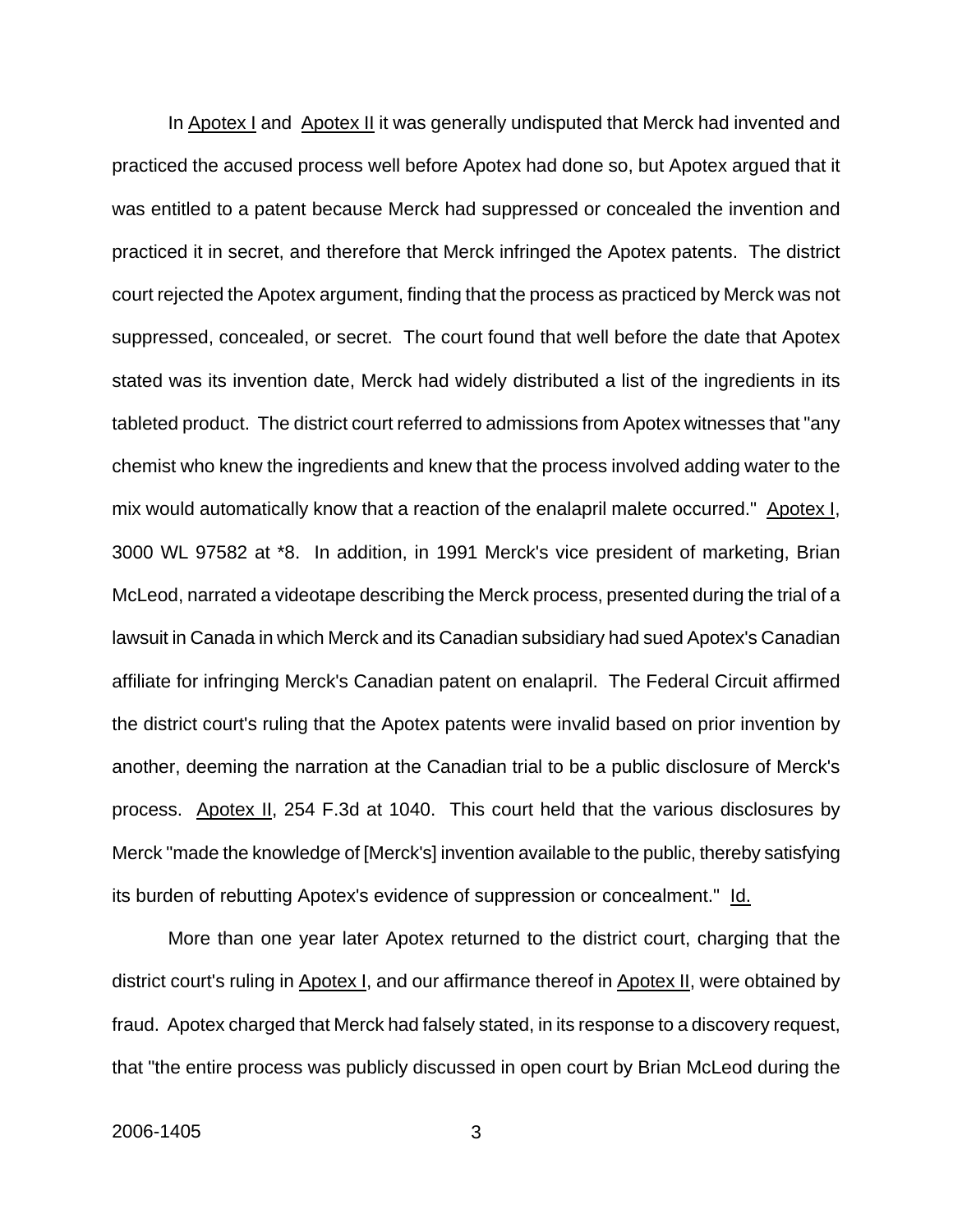Canadian Litigation" and falsely stated that "[t]his process has not been abandoned, suppressed, or concealed." Apotex also charged that Merck misrepresented facts in its summary judgment brief submitted to the district court and in its appellate brief submitted to the Federal Circuit, and made false statements, viz., the statements: "[t]he details of the process were the subject of public testimony in a court action in Canada"; Brian McLeod provided a "step by step explanation of Merck's process"; "one could reverse-engineer Merck's process by examining Merck's tablets and by reviewing the ingredient list"; "Merck disagrees that it ever suppressed or concealed the invention"; and Merck's "conduct in the late 1980s and early 1990s belies any intention to keep its process secret."

Apotex argued that Merck admitted in 2004 that these statements were false, after Apotex I had been decided and affirmed, because Merck's key witness in Apotex I, Dr. Brenner, testified to the contrary in a different case in which he was an expert witness. That case was between Warner-Lambert Co. and Teva Pharmaceuticals USA, and involved quinapril, a related but different compound from enalapril. The district court did not agree with the Apotex position, finding that the aspects that Apotex stated established Merck's fraud concerned details of Merck's process for manufacturing enalapril, and not information claimed in or disclosed by the Apotex patent. The court explained that whether Merck had fully disclosed all of its own manufacturing details was irrelevant to the validity of the Apotex patents covering the process broadly. Apotex III, 2006 WL 1155954 at \*7.

The district court also observed that various allegedly fraudulent statements were not testimony or evidence, but attorney argument, and concluded: "These statements, however, like those discussed previously, were statements made by Merck's attorneys concerning the reasonable inferences that could be drawn from the evidence uncovered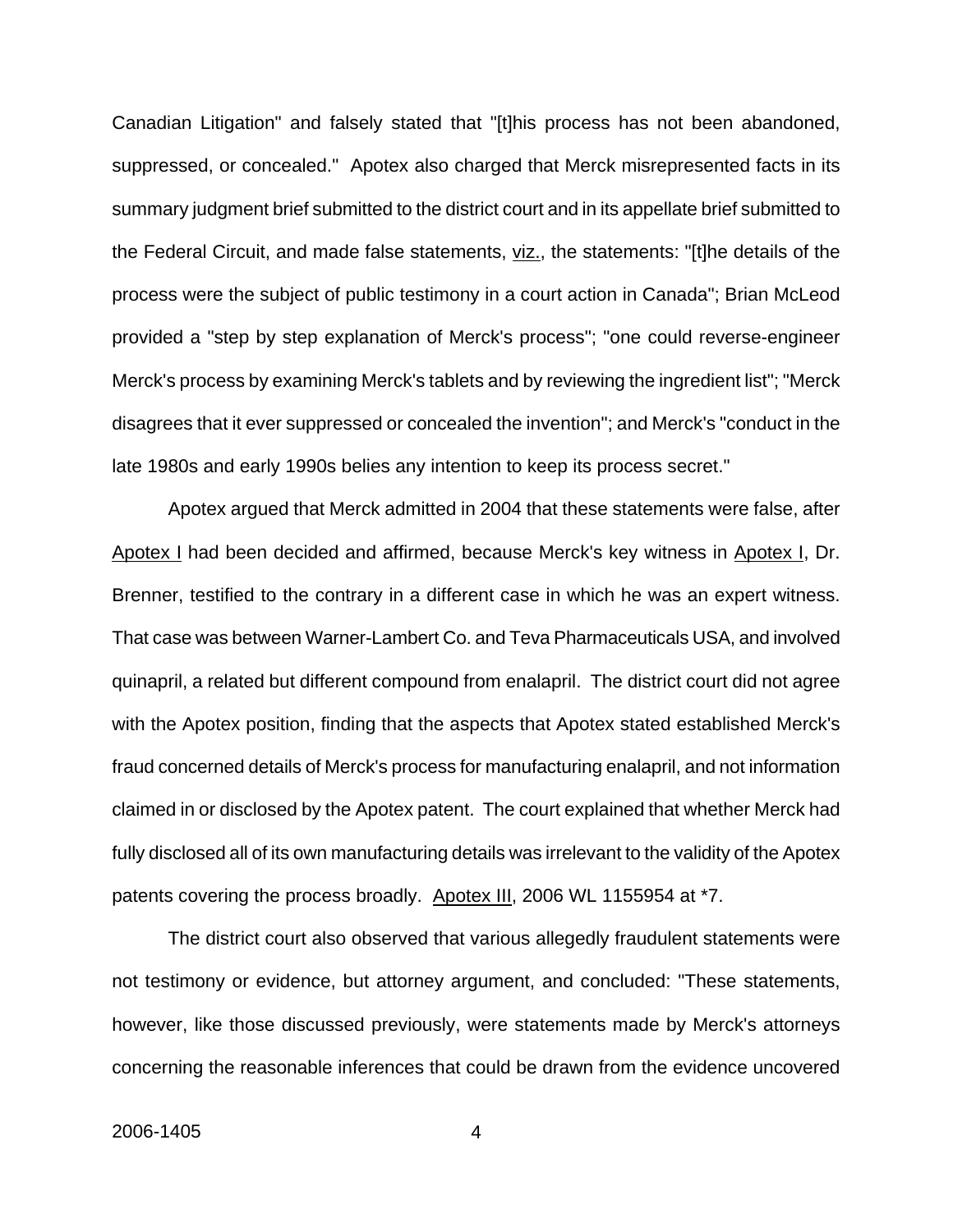during discovery. As such, they were not fraudulent and cannot form the basis of relief under Rule 60(b)." Id. As to the Apotex request to compel discovery of privileged communications between Merck and its attorneys, the court ruled that Apotex had made no showing sufficient to invoke the crime fraud exception to the attorney-client privilege. The district court also rejected the argument that it constituted fraud for Merck to have refrained from seeking patent protection for its process.

Apotex appeals the ruling that fraud had not been established. The state law claims

were dismissed by the district court and are not appealed.

#### **DISCUSSION**

#### **I**

Federal Rule of Civil Procedure 60(b) states the conditions on which a court can set

aside a judgment based on assertion of fraud:

**Rule 60(b)** Mistakes; Inadvertence; Excusable Neglect; Newly Discovered Evidence; Fraud, Etc.

On motion and upon such terms as are just, the court may relieve a party or a party's legal representative from a final judgment, order, or proceeding for the following reasons: (1) mistake, inadvertence, surprise, or excusable neglect; (2) newly discovered evidence which by due diligence could not have been discovered in time to move for a new trial under Rule 59(b); (3) fraud (whether heretofore denominated intrinsic or extrinsic), misrepresentation, or other misconduct of an adverse party; . . . or (6) any other reason justifying relief from the operation of judgment.

The motion shall be made within a reasonable time, and for reasons (1), (2), and (3) not more than one year after the judgment, order, or proceeding was entered or taken. A motion under this subdivision (b) does not affect the finality of a judgment or suspend its operation. This rule does not limit the power of a court . . . to set aside a judgment for fraud upon the court.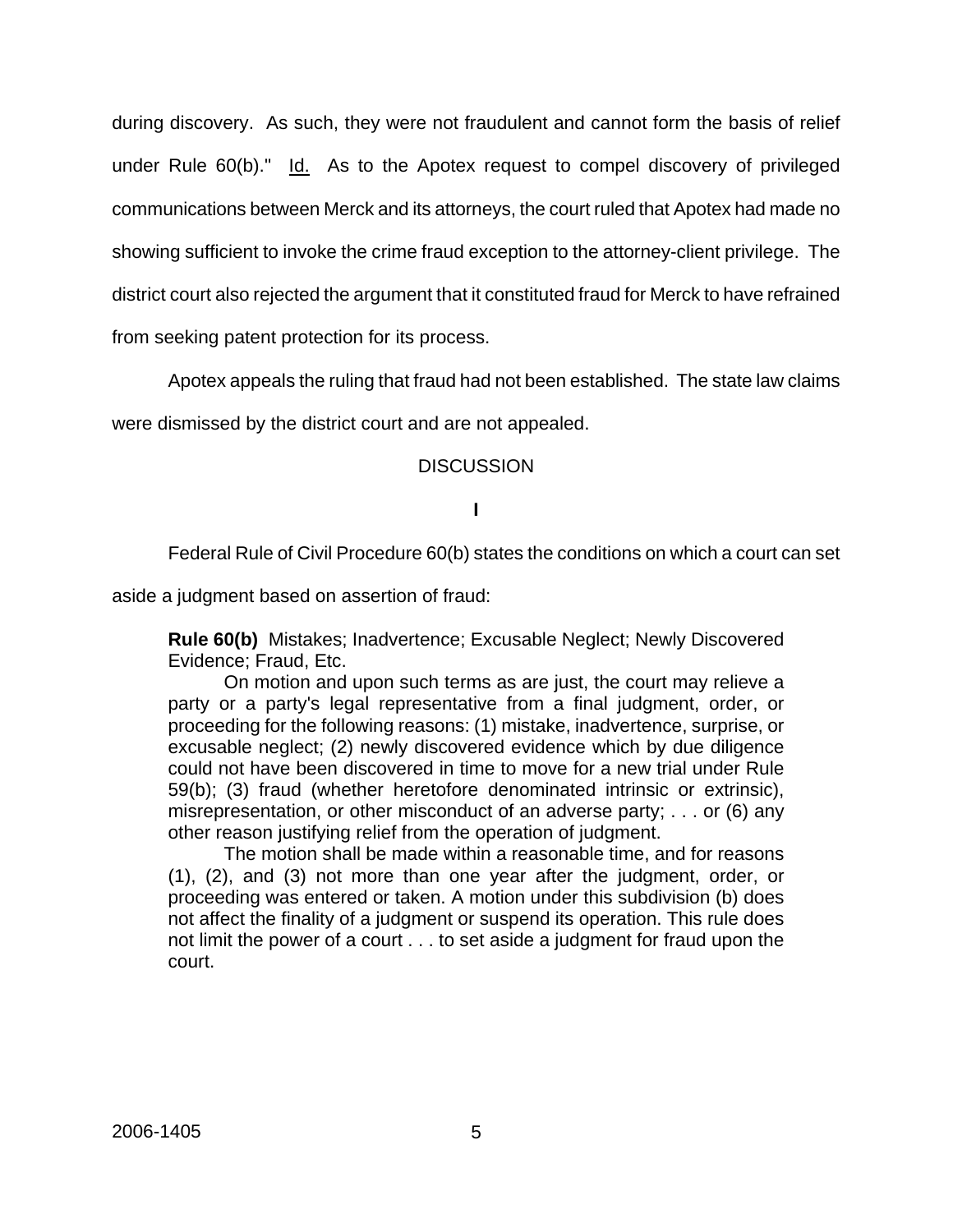Rule 60(b)(3) provides that a judgment can be set aside for fraud or misrepresentation only when the motion is made within a year after the judgment, unless there was "fraud upon the court" or other egregious act not previously uncovered.

Fraud upon the court requires that there was a material subversion of the legal process such as could not have been exposed within the one-year window; it requires rigorous proof, as do other challenges to final judgment, lest the finality established by Rule 60(b) be overwhelmed by continuing attacks on the judgment. See Broyhill Furniture Indus. v. Craftmaster Furniture Corp., 12 F.3d 1080, 1085 (Fed. Cir. 1993) ("fraud upon the court should [ ] embrace only that species of fraud which does or attempts to subvert the integrity of the court itself, or is a fraud perpetuated by officers of the court so that the judicial machinery cannot perform in the usual manner its impartial task of adjudging cases that are presented for adjudication") (bracket in original, citations omitted). Fraud upon the court is typically limited to egregious events such as bribery of a judge or juror or improper influence exerted on the court, affecting the integrity of the court and its ability to function impartially. Id. at 1085-86. Such issues are not subject to a one-year limitation, but must be raised within a reasonable time of discovery of the fraud. Similarly, the Seventh Circuit has ruled that a district court's decision as to whether relief should be granted under rule 60(b) is committed to the sound discretion of the court. See, e.g., Nelson v. City Colleges of Chicago, 962 F.2d 754, 755 (7th Cir. 1992) ("we have noted many times that '[t]he district courts are given wide latitude in declining motions under Rule 60(b)'"); Matter of Whitney-Forbes, Inc., 770 F.2d 692, 698 (7th Cir. 1985) ("Fraud on the court involves a particular type of fraud which is directed to the judicial machinery itself, **Bulloch v. United**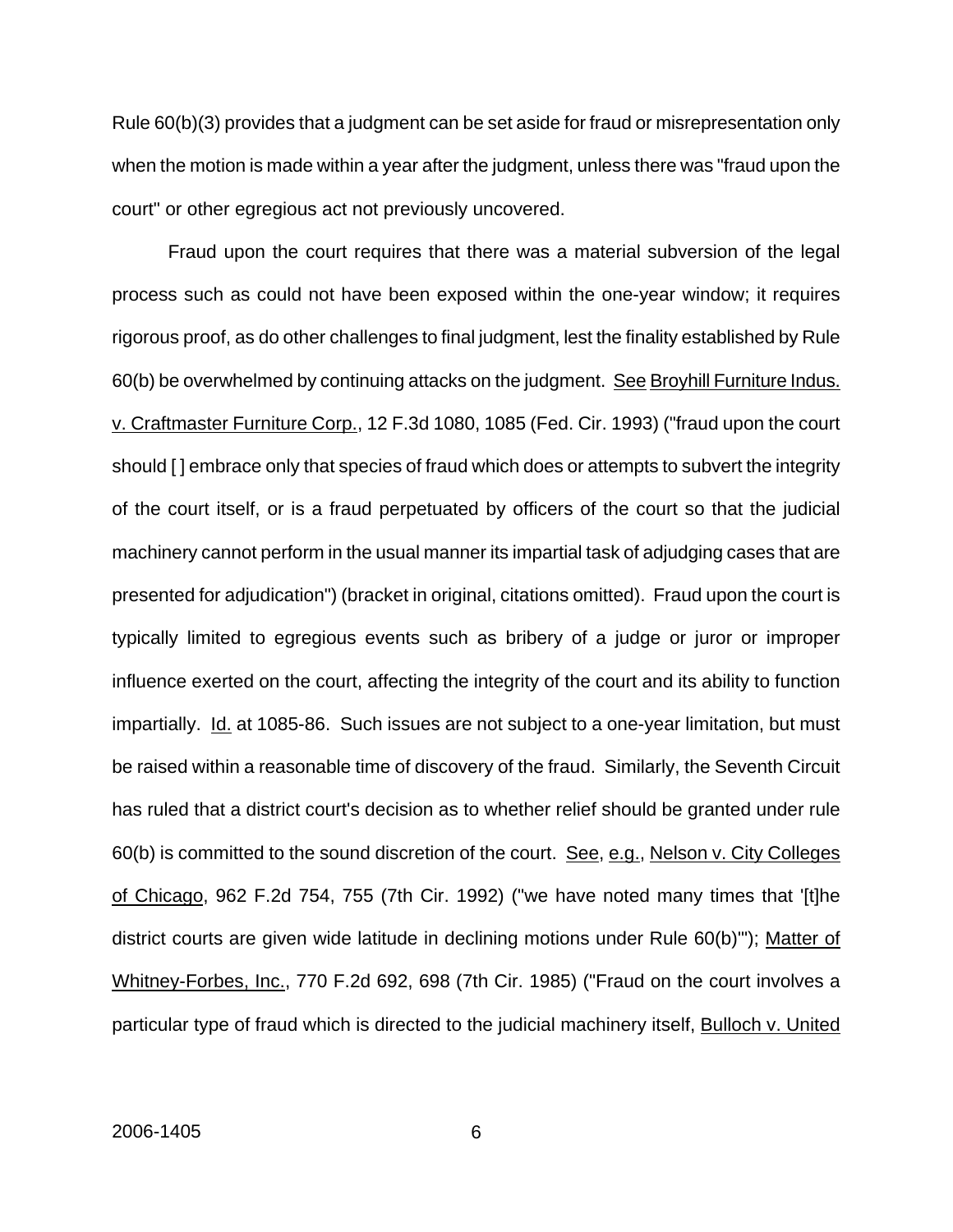States, 721 F.2d 713, 718 (10th Cir. 1983), and which involves circumstances where the impartial functions of the court have been directly corrupted.")

In considering Apotex's motion, the district court divided into three groups the allegedly fraudulent statements that Merck was accused of having made in the previous litigation. The first group consisted of Merck's statements that it had publicly disclosed its entire process before the Apotex invention; the second group consisted of Merck's statements that its process could be reverse-engineered from the details that were disclosed; the third group consisted of Merck's statements that it did not suppress or conceal the process. The district court analyzed the statements of each group, and found that they did not constitute fraud. The court observed that if some aspect of Merck's witness presentation or attorney argument at the trial had been defective or over-stated, then Apotex should have challenged it with contrary evidence and argument at the trial. It is apparent that Apotex had the opportunity to challenge Merck's position in the previous litigation, and indeed did so.

No error has been shown in the district court's analysis and conclusions. As the court observed, during discovery and trial in Apotex I Merck presented evidence that it was wet-granulating enalapril maleate with sodium bicarbonate and at least one excipient in the early 1980s. These ingredients were published in the Dictionnaire Vidal since at least 1985, as well as in promotional materials provided to pharmacists and doctors in Canada. The district court found, and it was not disputed, that this process had been used continuously in Merck's plants in the United States, since before Apotex's asserted date of conception of the same process. The Merck process was discussed in open court during the Canadian Litigation, and the district court's finding that it was not abandoned,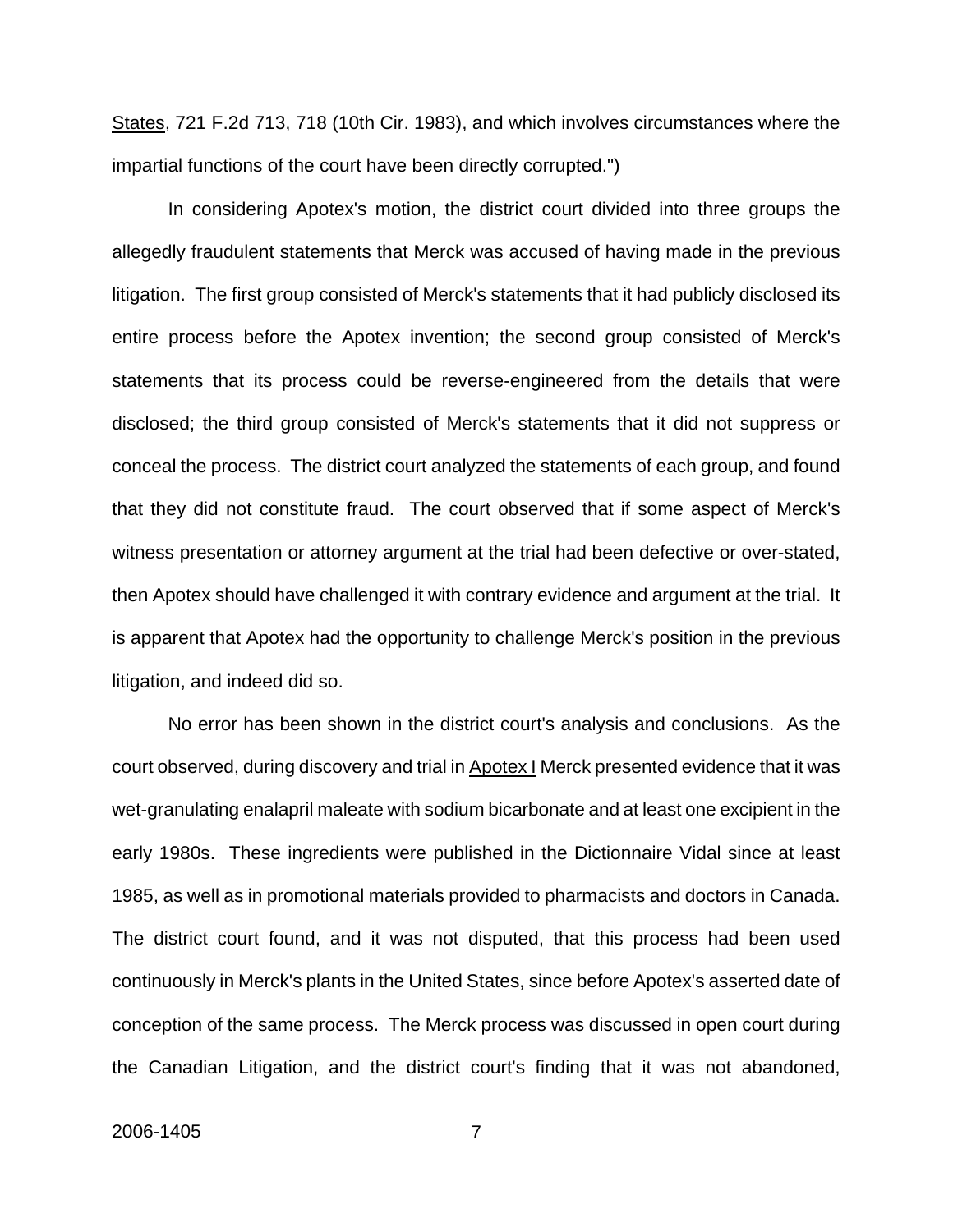suppressed, or concealed was not shown to be in error. The district court observed that "all of this occurred before the date of conception by the alleged inventor." Apotex III, 2006 WL

#### 1155954 at \*3. This court so observed in Apotex II:

In 1991, Merck and its Canadian subsidiary, Merck Frosst Canada, Inc., sued Apotex's Canadian affiliate, Apotex Canada, for infringement of Merck's Canadian patent covering the enalapril sodium compound. [Apotex I] at \*1. During the 1994 trial ("the Canadian trial"), Brian McLeod, Merck's then-vice president of marketing, performed a step-by-step narration of a videotape demonstrating Merck's process of manufacturing VASOTEC(R). Id. Within days of hearing this testimony, Dr. Bernard Sherman, an Apotex official, allegedly conceived the patented process at issue. Id.

#### 254 F.3d at 1034.

Apotex presses on this appeal that Merck had not disclosed in Canada five "critical" aspects of the invention: the type of mixing equipment used, the duration of mixing, the temperature of the water, the holding time after mixing, and the particle size of the sodium bicarbonate. Apotex also argues that Merck had not disclosed that the purpose of the sodium bicarbonate in the solution was to react with enalapril maleate to form enalapril sodium. Apotex argues that this withheld information proves that Merck had not "disclosed the entire process," as it claimed in its discovery response. The district court found that Apotex's argument failed to establish fraud upon the court because "the five critical factors cited by Apotex were not a part of Apotex's patented process." Apotex III, 2006 WL 1155954 at \*4-5. We agree that Merck's processing details, which are not asserted to be invented by Apotex, did not warrant detailed disclosure, and that the presentation of the Merck process did not establish fraud on the court.

The various other aspects raised by Apotex relate to issues that were tried in 2000 and decided in Apotex I, and appealed and decided in 2001 in Apotex II. The district court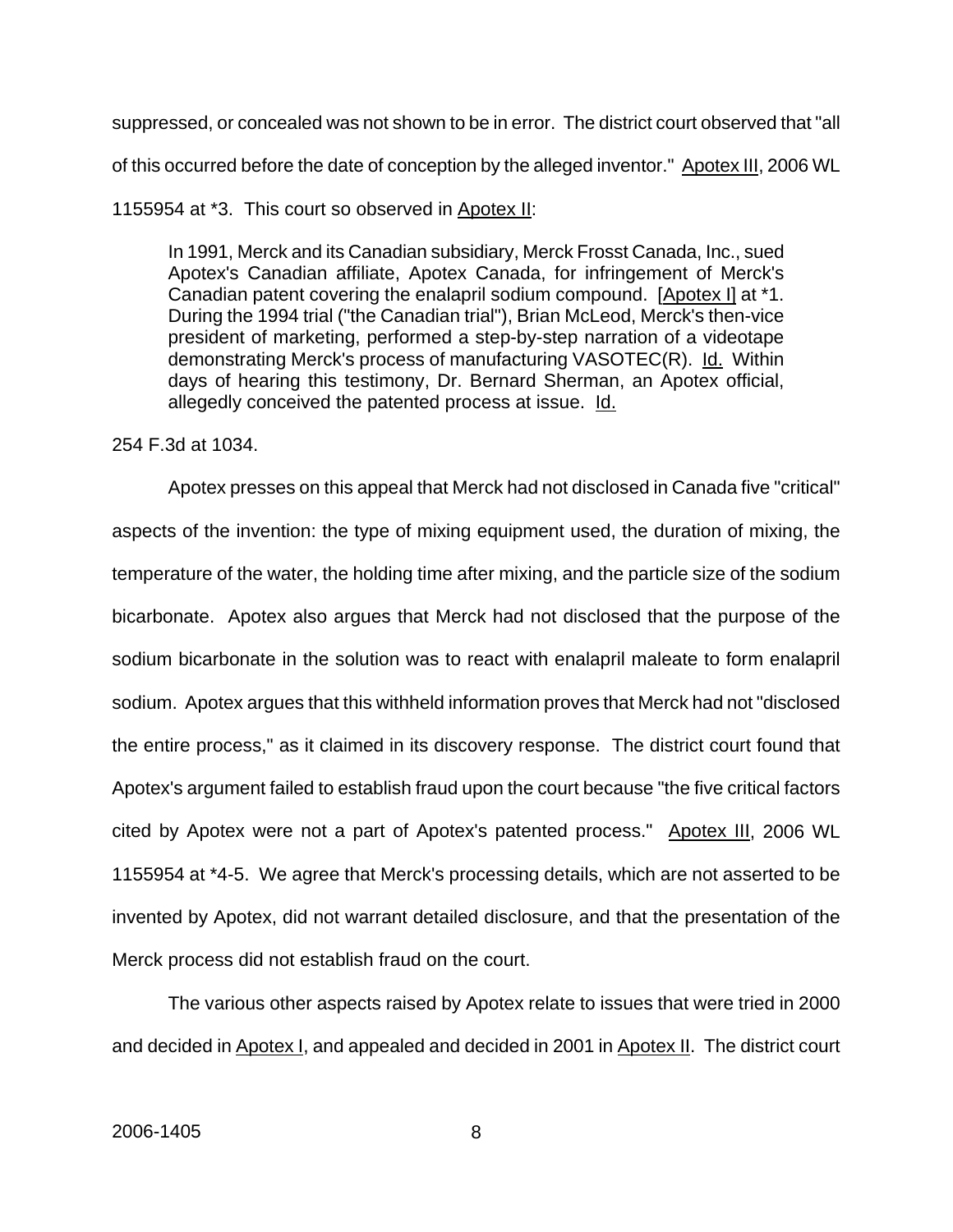correctly ruled that evidence that was adduced and argument presented at the trial does not establish corruption of the judicial process. See Amstar Corp. v. Envirotech Corp., 823 F.2d 1538, 1550 (Fed. Cir. 1987) (fraud on the court "is fraud which is directed to the judicial machinery itself and is not fraud between the parties or fraudulent documents, false statements or perjury, [but] where the impartial functions of the court have been directly corrupted") (internal citations omitted).

The district court's denial of Apotex's motion to set aside the judgment in Apotex I for fraud upon the court, is affirmed.

#### **II**

Apotex also appeals the district court's refusal, in Apotex I, to compel discovery of material that was subject to the attorney-client privilege. Apotex argues that discovery of privileged material is available under the crime-fraud exception, and that since fraud was committed the privilege did not apply and therefore that Apotex was entitled to the requested discovery.

To obtain this exception to the privilege, Apotex must make a prima facie showing of some foundation for the asserted fraud. See Clark v. United States, 289 U.S. 1, 15 (1993) (loss of attorney-client privilege requires prima facie evidence that the charge of fraud has "some foundation in fact"). Apotex states that Merck's counsel made fraudulent statements during the litigation, as discussed ante. The district court found that the accused statements were simply attorney argument as to the inferences to be drawn from the evidence, and that falsity was not shown. We agree that Apotex has not made a prima facie showing that fraud was committed, and that the district court did not abuse its